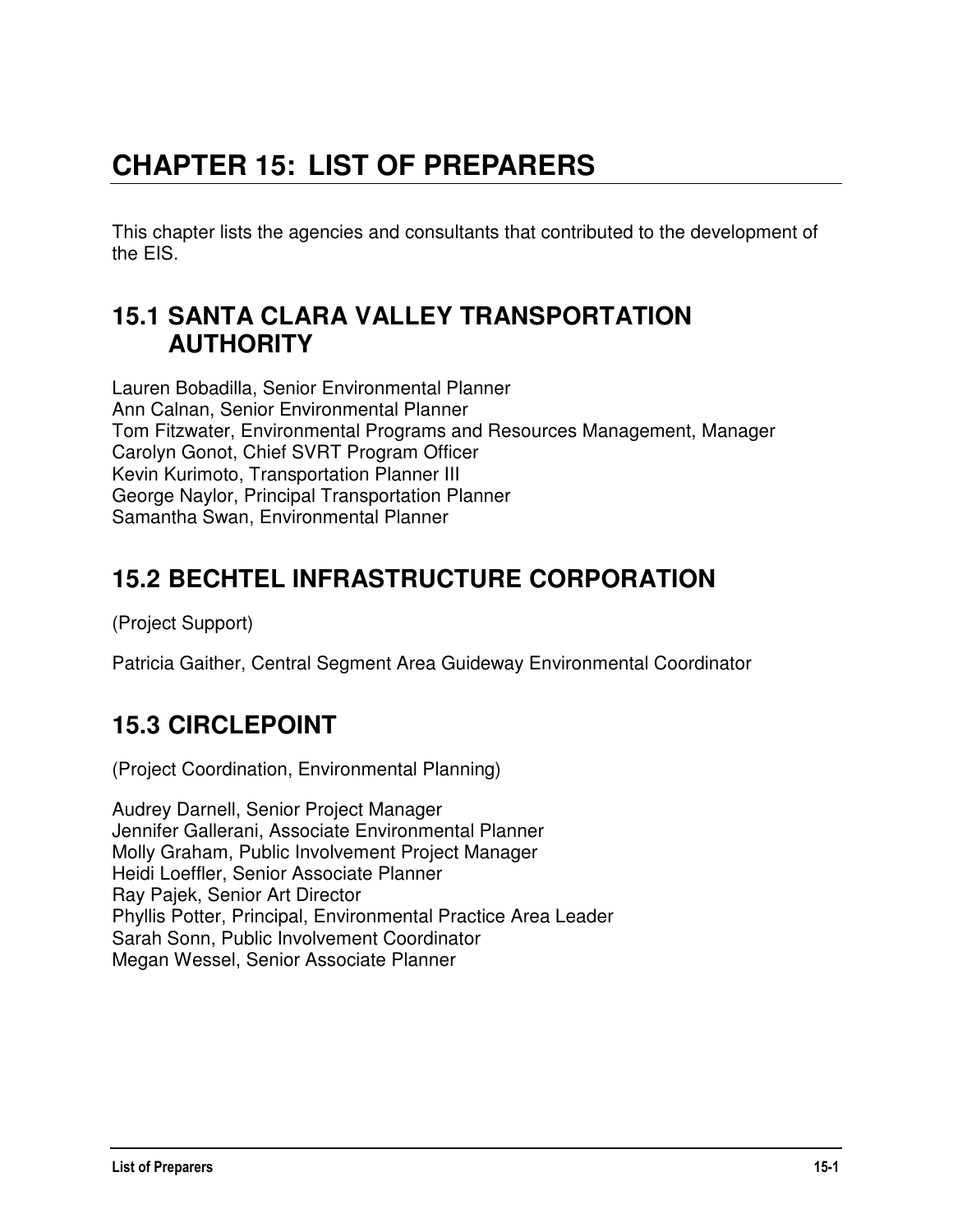#### **15.4 FAR WESTERN ANTHROPOLOGICAL RESEARCH GROUP, INC.**

(Cultural Resources—Pre-historic and Archaeological)

Charlene Duval, Historian Jeff Rosenthal, Archaeologist Allika Ruby, Archaeologist Sharon Waechter, Archaeologist

#### **15.5 HEXAGON TRANSPORTATION CONSULTANTS, INC.**

(Transportation)

Gicela Del Rio, Senior Associate Robert Del Rio, Principal Associate Jill Hough, Principal Associate Massimo Loporto, Planner Huy Tran, Engineer Linh Tran, Engineer At van den Hout, Principal Associate Brett Walinski, T.E., Principal Associate Mike Waller, Principal Associate Louisa Yue, Associate

## **15.6 HNTB**

(Project Support)

Rachael Keish, P.E., Northern Area Guideway Environmental Coordinator

## **15.7 IRIS ENVIRONMENTAL**

(Hazards)

Phillip Fitzwater, Principal Anindya Kar, Project Manager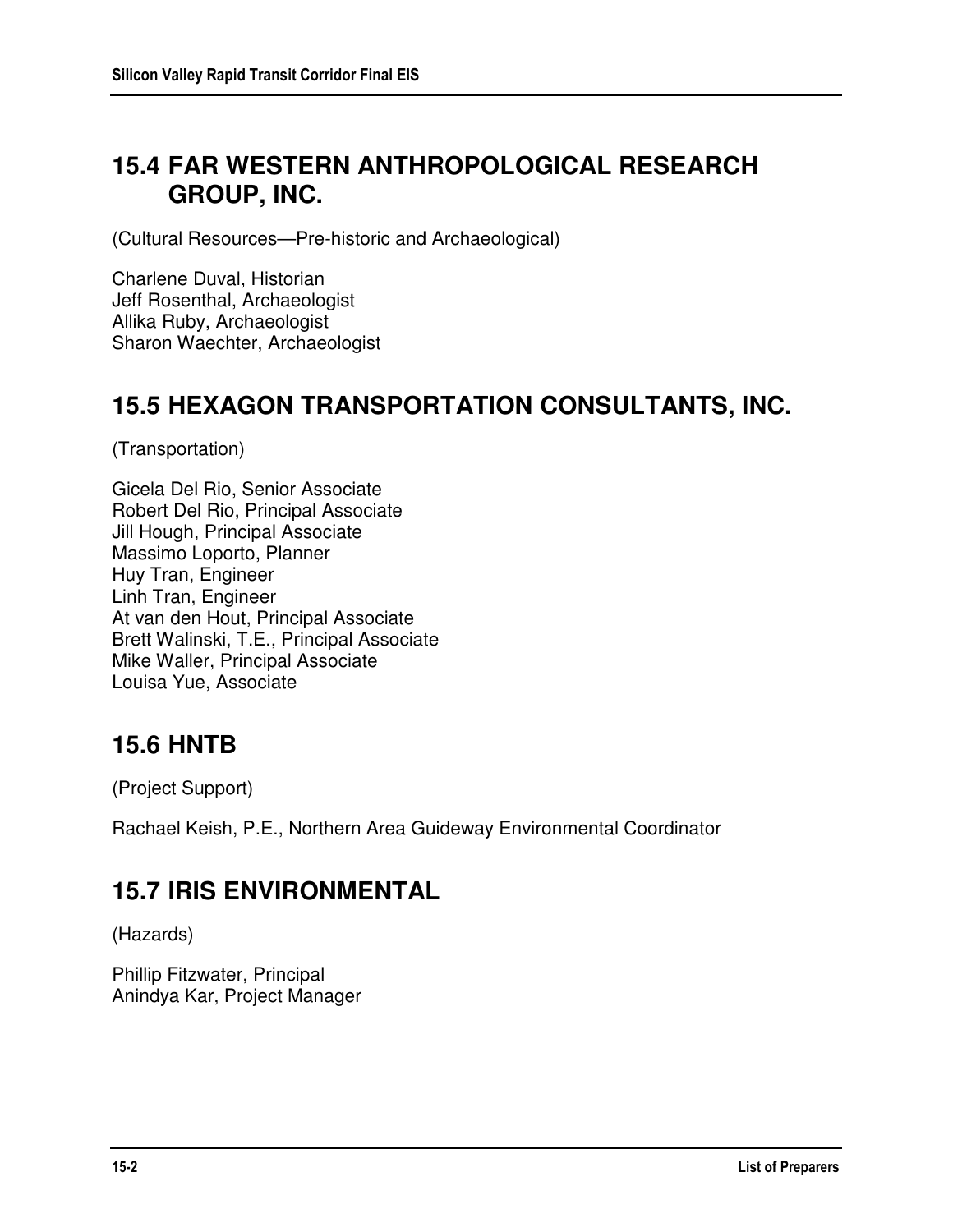# **15.8 JONES AND STOKES**

(Biological Resources and Wetlands, Energy, and Water Resources)

John Forsythe, Senior Consultant Christina Fukasawa, NEPA Coordinator Mathew Jones, Project Manager Nate Martin, Hydrology and Water Quality Specialist Troy Rahmig, Wildlife Biologist

## **15.9 JRP HISTORICAL CONSULTING, LLC**

(Cultural Resources— Historic Architectural Resources / Historic Properties)

Meta Bunse, Principal Architectural Historian Mark Beason, Historian Cheryl Brookshear, Historian Rebecca Flores, Research Assistant

## **15.10 KIMLEY-HORN AND ASSOCIATES, INC.**

(Project support)

Jeff Allen, AICP, Principal Leyla Hedayat, Senior Professional John Morris, P.E. , Principal Oxo Slayer AICP, Junior Professional

## **15.11 TERRY A. HAYES ASSOCIATES LLC**

(Air Quality)

Sam Silverman, Senior Environmental Scientist

## **15.12 WILLIAM KANEMOTO ASSOCIATES**

(Visual)

William Kanemoto, Principal